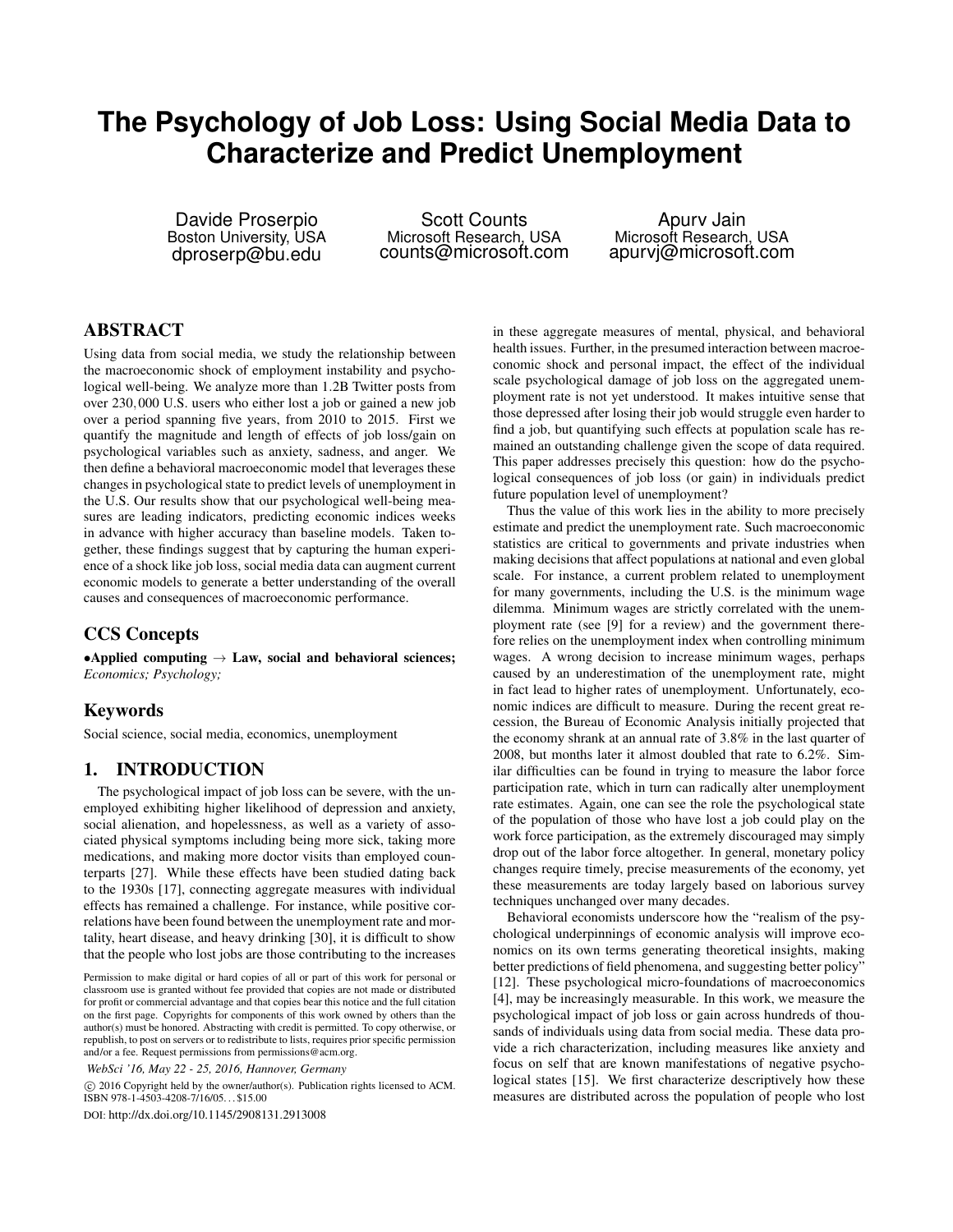(or gained) a job, showing for example how tentativeness and a focus on causation spike around the job loss event. We then show how measurements of these changes to the psychological state of individuals who lost or gained a job explain more variance in future official population scale unemployment rates than various baseline models. We conclude by returning to the discussion of how such data might improve monetary policy setting.

# 2. BACKGROUND

# 2.1 Unemployment and psychological wellbeing

Macroeconomic shocks such as job loss can be devastating to one's psychological well-being. In a first study of the impact of unemployment on mental health, [17] catalogued the multidimensional and unpleasant emotional consequences of unemployment, showing increases in depression and anxiety, along with strained personal relations. Reviews of the literature on the psychological impact of unemployment e.g., [5] and large-scale meta-analyses [30], [33] document many more effects including psychological effects such as lowered self-esteem, and physiological symptoms including an increased mortality rate. Matched sample [27] and longitudinal studies [40] show similar effects, with the unemployed elevated in negativity, depression, dissatisfaction, hopelessness, and life satisfaction.

Social psychological research on the relation between employment, joblessness and psychological well-being suggests a variety of psychological drivers of the effects. For example [8] and [32] show that unemployment can create a feeling that life is not under one's control, which in turn can affect mental health. Aspects of identity theory [3] may play a role as moderators of the effects of job loss, as certain types of people may view their job as more central to their identity [35] and thus suffer more psychological damage when that job is taken away. Jahoda in [24] and [25] suggests that employment creates latent benefits, such as time structure and connecting individuals to goals that, when taken away, are psychologically destructive. Moreover, the effects of exposure to unemployment can have substantial repercussion on tests for work and job search strategies, which in turn can affect re-employment probability, or productivity should they find a job. For a complete review of the literature the reader can refer to [18].

Economists, especially those from labor economics who focus on the interplay of wages, earnings, employment and productivity, have also examined the role of psychological well-being in this complex equation. In [13], the authors give a sense of how psychological literature can be used by economists to create a behavioral model of the macroeconomy that accounts for the relationship between employment outcomes and psychological well-being. Current Federal Reserve chair Janet Yellen's papers [42] and [1] show that workers efforts are affected by anger, jealousy, and gratitude, and that these behavioral factors can help explain cross-sectional wage differentials and unemployment patterns.

### 2.2 Economic Measurement

Current macroeconomic statistics are based on data collection methods dating to the beginning of the previous century ([29], [11]). Inflation, for example, is calculated by the Bureau of Labor Statistics by manually collecting 80,000 prices each month. U.S. unemployment is calculated monthly by using the Current Population Survey (CPS) of about 60,000 households. Besides being costly to collect, these data suffer sample limitations, and are difficult to repeat on an ongoing basis with frequency. Surveying tens of thousands of households on a daily basis, for instance,

would be nearly impossible. Further, the statistics computed from these surveys methods often require revisions for months after their first release, primarily because data continues to roll in even after the official data release date ([10], [19], [26]). In summary, current macroeconomic measurement methods suffer in terms of timeliness and breadth of population coverage, reducing the precision with which the study of the impact of economic shocks can be executed.

Augmenting existing measurement processes with new data sources may alleviate these issues. Social media data, in particular from Twitter, because of its free and public nature have shown promise ([2], [28]). For example in [2] the authors created the *Social Media Job Loss Index* which tracks initial claims for unemployment insurance at medium and high frequencies, and predicts 15 to 20 percent of the variance of the prediction error of the consensus forecast for initial claims. The authors do so by creating a dictionary of words correlated with unemployment and tracking the tweets containing such words. Others, such as [38], exploit mobile phone call logs to create a predictive model for unemployment that outperforms traditional forecasts. In this case, the authors take advantage of a natural experiment, a mass layoff due the closure of a large manufacturing plant in a Spanish city, allowing them to measure the effect of unemployment on call activities.

In this paper we leverage social media data first to provide a detailed picture of the psycholgoical impact of job loss and gain at the level of individuals, and then show how these factors can explain variance in the prediction of the macroeconomic measurement of unemployment.

# 3. DATA

### 3.1 Twitter dataset

We leverage data from Twitter, a popular online social media network that enables users to send and read 140-character messages called tweets. We chose Twitter because of the large user base of people within the United States who make their tweets publicly available, and because it has been shown to be a good source of information for analyzing human behavior, emotion, and important population events (e.g., [43], [15], [36]). The full Twitter stream was made available to us through an agreement with Twitter. As our study focuses on the U.S. population, we consider only English language Tweets sent from U.S. time zones. We further restrict the sample of users to those that have been identified as gaining a new job or losing a job.

#### *3.1.1 Unemployment data*

To identify users that lost their job we search for tweets containing one of the following text strings: "I got laid off" or "I lost my job". To verify that these tweets do in fact reflect people who lost a job, three Mechanical Turk master workers rated 1000 randomly selected tweets for whether the tweet indicated job loss or not. 91% of tweets were rated by at least 2 raters as being about job loss; 87% were rated as about the loss of the job of the tweet author; 2.7% of tweets were unanimously not about the job loss of the tweet author. We then collect two years of tweets history around the candidate job loss declaration tweets for all the users identified as unemployed. The final unemployment dataset contains 51,158 users and about 346M tweets spanning a period of five years, from 2010 to 2015. Note the number of users reporting job loss is only about half of those reporting job gain (below), which may reflect a bias toward reporting good news on social media, but also corresponds with a generally low, and falling, unemployment rate over the time period.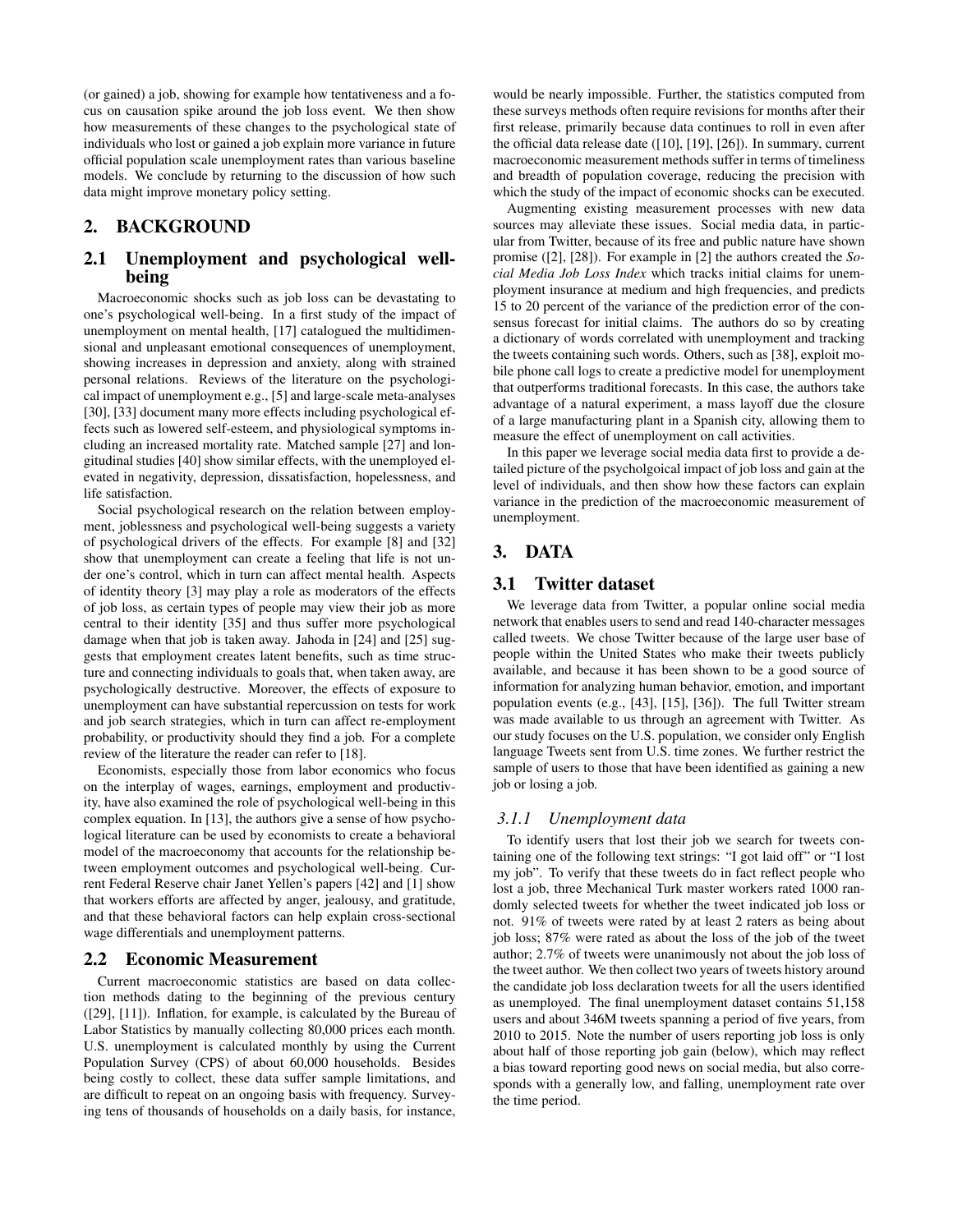# *3.1.2 Employment data*

To identify a user as part of the employed group we search for tweets containing one of the following phrases: "got a new job", "started a new job", "started my new job" and "starting my new job". As with the unemployment tweets, we had three Amazon Mechanical Turk master workers rate a sample of 1,000 tweets selected at random, indicating whether or not the tweet did reflect a person starting a job. Results showed that 99% of our employment tweets were rated by at least two of the three raters as about the start of a job; 75% of tweets were rated as about the tweet author posting about the start of his or her own job; 18% of tweets were unanimously not about job gain of the tweet author. Compared to the unemployment tweets, these were more difficult to narrow down to just those about the tweet author, primarily because many tweets that were in fact about the author did not specify it in a reliable, automatically detectable manner. For instance, "they closed got a new job tho" and "i moved houses and started a new job" are likely about the authors' own new jobs, while "kinda miss Warren. guy moved on up and got a new job on me" appears to be about Warren getting a new job. Although not perfect, the percent of tweets that truly reflect job gain is fairly high and given the size of the data, should largely swamp any noise due to the small percent of false positives. After identifying the candidate tweets, we collected the tweets history of these users, one year before and one year after the date at which the candidate tweet was posted. The final employment dataset contains 180,594 users and about 865M tweets spanning a period of five years, from 2010 to 2015.

#### *3.1.3 Random sample*

Finally, we collected a random sample of about 250,000 US Twitter users and their entire tweet history for a total of about 221M posts.

Table 1 provides summary statistics of the datasets used in this paper.

| <b>Dataset</b> | <b>Users</b> | <b>Tweets</b> |
|----------------|--------------|---------------|
| Unemployment   | 51.158       | 346, 357, 649 |
| Employment     | 180.594      | 865, 307, 413 |
| Random         | 254.569      | 221,788,781   |

Table 1: Datasets description

### 3.2 Measures

Our goal is to measure peoples' psychological well-being by analyzing the content of the Twitter posts collected. We quantify changes in the psychological state of people in our dataset by leveraging the LIWC (Linguistic Inquiry Word Count) dictionaries developed by [34]. Given a Twitter post, we perform a regular expression match to determine the fraction of words in the tweet that match the words in one of our LIWC dictionaries. For a given measure we compute this fraction for every person and take the mean over all tweets that person posted in a given day, yielding a daily value for each person. We repeat the process for each of the measures shown in Table 2, which provides means of our measures for the three sets of people: those who lost a job, those who gained a job, and the random sample.

The LIWC measures generally are self-explanatory: the anxiety measure is a dictionary of words validated to capture anxiety, tentativeness to capture tentativeness, and so on. We did not use all LIWC measures, but selected a subset deemed relevant to (un)employment, including sadness, work, and first person pronouns which are known to detect depressive mood states

[15]. LIWC-based measures have been used to extract psychological variables from Twitter data, including correlating those measures to population scale phenomena (e.g., [43]). For broader validation of LIWC, we refer the reader to [34] or to the LIWC website (liwc.wpengine.com).

| <b>Measures</b>     | <b>Employment</b> | <b>Unemployment</b> | Random |
|---------------------|-------------------|---------------------|--------|
| Achievement         | 0.0138            | 0.0135              | 0.0143 |
| Anger               | 0.0130            | 0.0138              | 0.0093 |
| Anxiety             | 0.0028            | 0.0026              | 0.0021 |
| Causation           | 0.0114            | 0.0117              | 0.0099 |
| Certainty           | 0.0125            | 0.0121              | 0.0103 |
| Discrepancy         | 0.0185            | 0.0182              | 0.0139 |
| Exclusion           | 0.0208            | 0.0206              | 0.0156 |
| Family              | 0.0040            | 0.0038              | 0.0033 |
| <b>First Person</b> | 0.0517            | 0.0482              | 0.0355 |
| Friend              | 0.0022            | 0.0019              | 0.0018 |
| Home                | 0.0045            | 0.0041              | 0.0037 |
| Inclusion           | 0.0245            | 0.0239              | 0.0227 |
| Ingroup             | 0.0012            | 0.0012              | 0.0014 |
| Leisure             | 0.0158            | 0.0157              | 0.0180 |
| Money               | 0.0055            | 0.0062              | 0.0067 |
| Sadness             | 0.0042            | 0.0043              | 0.0035 |
| Tentativeness       | 0.0176            | 0.0178              | 0.0141 |
| Work                | 0.0135            | 0.0130              | 0.0135 |

Table 2: Mean values of the psychological variables extracted from the Twitter posts

# 4. IMPACT OF JOB LOSS OR GAIN ON PSYCHOLOGICAL STATE

### 4.1 Economic shock effect

We start by analyzing the trend of the measures reported in Table 2. To compare pre-treatment trends to post-treatment trends, we partition time around the month each user lost (or gained) a job in monthly intervals, taking the offset of the economic shock to be 0. Thus the interval 0 represents the month in which the user lost (or gained) his job, the interval -1 the month just before, and the interval 1 the month just after. We then plot the average (over all treated users) interval values for all the measures for a period of 24 months, corresponding to a period of one year before the economic shock, and one year after it. The resulting plots are reported in Figure 1. For several measures, we observe drastic changes around interval 0 (the time of the economic shock). For example anxiety increases for the job losers, while it decreases for the job gainers. Sadness shows a short, but very strong spike at interval 0 for those users that lost a job, while the trend for users that gained a new job is completely flat. Money increases for both types of users. Somewhat paradoxically a number of measures show similar patterns across the employed and unemployed, which can be interpreted to mean that the economic shock, either positive or negative, brings to focus certain psychological factors. This is reflected by the massive spike in the *work* measure precisely at the (un)employment event time.

Interestingly, for some measures, the trends start changing *before* the shock occurred. While we had not anticipated such effects, a bit of reflection offers a potential explanation. In the case of gaining a job, our measures may be detecting confidence in finding a job leading up to the actual employment event. Job search confidence or self-efficacy is strongly associated with the capacity to change one's situation [7]. In this sense, self-efficacy can be viewed as a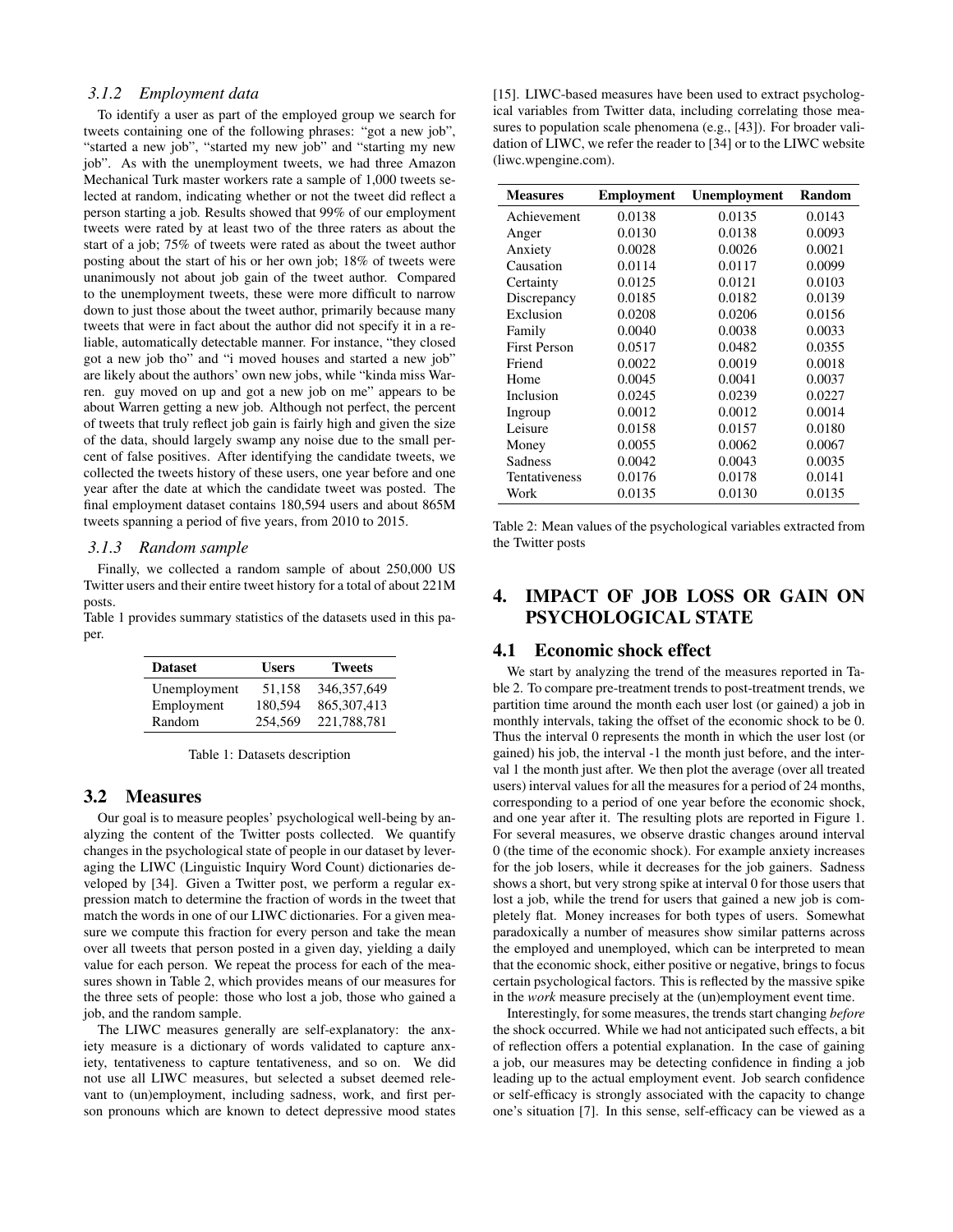catalyst for an increase in well being, as observed in our metrics. In the case of job loss, deterioration of one's psychological well-being is correlated with poor productivity and negative attitude toward work [14]. It is possible then, that in the period leading up to job loss, an individual would show a change in metrics related to his or her well-being.

Broadly, the clearly notable changes observed in monthly behavior of individuals with a high probability of being laid off or obtaining a new job is compelling evidence that, using Twitter data, we are able to identify people that experienced an economic shock, and that such shock appears to have an effect on their psychological well-being.

# 4.2 Difference in differences

We generalize the previous findings by analyzing psychological changes associated with employment or unemployment at the individual level relative to a control group. To do so we compare changes in the psychological measures for people exposed to job loss or job gain (the treated group) between the post-treatment and pre-treatment period with respect to a baseline of changes for a randomly selected set of Twitter users (the control group) over the same period of time.

Note that there is an important selection issue we have to take into account to ascribe a causal interpretation of the results. The Twitter users selection into the treatment - the person gaining or losing a job - is not random. Therefore convincingly estimating the average treatment effect (ATE), which would be the impact of macroeconomic shock on a randomly selected population, is not possible. Thus, we focus on estimating the average treatment on the treated effect (ATT). The ATT can be consistently estimated when the treatment is not assigned randomly, and particularly when there is correlation between the treatment and potential outcomes. The question the ATT answers is the following: conditional on a user being fired (hired), what is the impact of this action on the psychological well-being of the user? While the ATE seems more informative, the ATT is more relevant in our setting given that the treatment is never administered randomly ([21], [22]).

A problem that occurs when estimating the ATT is that endogeneity can arise if the treatment is correlated with any timevarying unobserved factor that also affects the outcome variable (in our case the measures related to the users psychological wellbeing). In order to alleviate such concern we employ a differencein-differences (DD) empirical strategy. Our DD strategy identifies the effect of employment or unemployment by comparing differences in the psychological variables for people affected by the shock before and after the shock occurs, with respect to a baseline of differences in psychological variables of unaffected people over the same period of time. The specification takes the following form:

$$
Measure_{it} = \beta_0 + \beta_1 \text{Treated}_{u} + \beta_2 \text{After}_{ut}
$$
  
+  $\beta_3 \text{Treated}_{u} \times \text{After}_{ut} + X_{ut} + u_u + \tau_t + \varepsilon_{ut}$  (1)

The dependent variable is the monthly value (the average fraction of words belonging to a certain category) of one of the psychological measures defined in Table 2. The variable After*ut* is an indicator of whether the observations are in the post period (after the users lost or gained a job). Treated<sub>u</sub> is a dummy variable indicating the users that lost or gained a job. The coefficient of interest is Treated<sub>u</sub>  $\times$  After<sub>ut</sub>, which measures the difference in psychological variables before and after the users lost or gained a job, against a baseline of changes in the same variables for a set of random users over the same period time. Since our dependent variable is

a fraction,  $\beta_1$  can be interpreted as the  $\beta_1 * 100$  percentage points change in that variable after the user lost or gained a job. Our model includes user fixed effect  $u<sub>u</sub>$  to control for time invariant users' unobservable characteristics, and calendar-month fixed effects  $\tau_t$  to control for transient shocks to the psychological measures that are common to all the users. Finally, *Xut* is a vector of controls in which we include, as is common in DD analyses, treated specific linear time-trends as an additional safeguard against a possible difference in trends between treated and control units. We estimate the model in Equation 1 using OLS. To account for serial correlation in our dependent variable, we cluster errors at the user level ([16], [6]).

We present our results in Table 3. In column 1 we report the results for the employment shock, and in column 3 those for the unemployment shock. For the employment shock, the estimated coefficients for the interaction term  $Treated_u \times After_{ut}$  are statistically significant for all measures but causation, discrepancy, and sadness. For the unemployment shock, the estimated coefficients are statistically significant for all measures but anger, anxiety, friend, home, and money. Further, the coefficients make intuitive sense, reinforcing our claim that what we are measuring is indeed the effect of gaining or loosing a job. We find that anger and anxiety decrease for employment. Sadness increases for unemployment, but it is not statistically significant for employment. Tentativeness decreases for employment, and it increases for unemployment. Work related Twitter posts increase for both employment and unemployment. Friends and ingroup decrease for employment.

#### *4.2.1 Reducing the time window*

To further limit the influence of unobserved factors that could affect users' psychological reaction to an employment shock, we borrow an idea from regression discontinuity designs, and we limit our estimation sample to three months before and three months year after the treatment. We estimate Equation 5 using this sub-sample of our data and report the results in column 2 (for employment) and in column 4 ( for unemployment). The estimates are generally consistent with those reported in columns 1 and 3. Many coefficient are larger suggesting that the effect of employment and unemployment dissipate over time (as one would expect).

#### *4.2.2 Falsification check*

The key assumption for any DD strategy is that the outcome in the treatment and control groups would follow the same time trend in the absence of the treatment. While this assumption is untestable, we can asses the robustness of our results by performing a falsification test. We implement the test as follows: we limit our data to the the pre-treatment period, i.e., before the users lost or gained a new job, and then for every user, we move the treatment a few months earlier creating in this way a placebo treatment. The assumption behind this test is that if pre-treatment trends are indeed parallel between the treated group (employed or unemployed users) and the control group, the coefficient of the placebo treatment should not be statistically significant. We estimate the following model:

$$
Measure_{it} = \beta_0 + \beta_1 \text{Treated}_{ut} + \beta_2 \text{Placebo}_{ut} \tag{2}
$$
  
+  $\beta_3 \text{Treated}_{ut} \times \text{Placebo}_{ut} + X_{ut} + u_{ut} + \tau_t + \varepsilon_{ut}$ 

where Placebo*ut* is the placebo treatment as defined and the remaining variables are as per Equation 1. We report the result of the robustness test using a placebo treatment that starts six months prior to the true treatment in column 5 and 6 of Table 3. We observe that for most of the variables and for both shocks, the coefficients of interest, Treated<sub>u</sub> × Placebo<sub>ut</sub>, are not statistically significant, reinforcing the credibility of our results.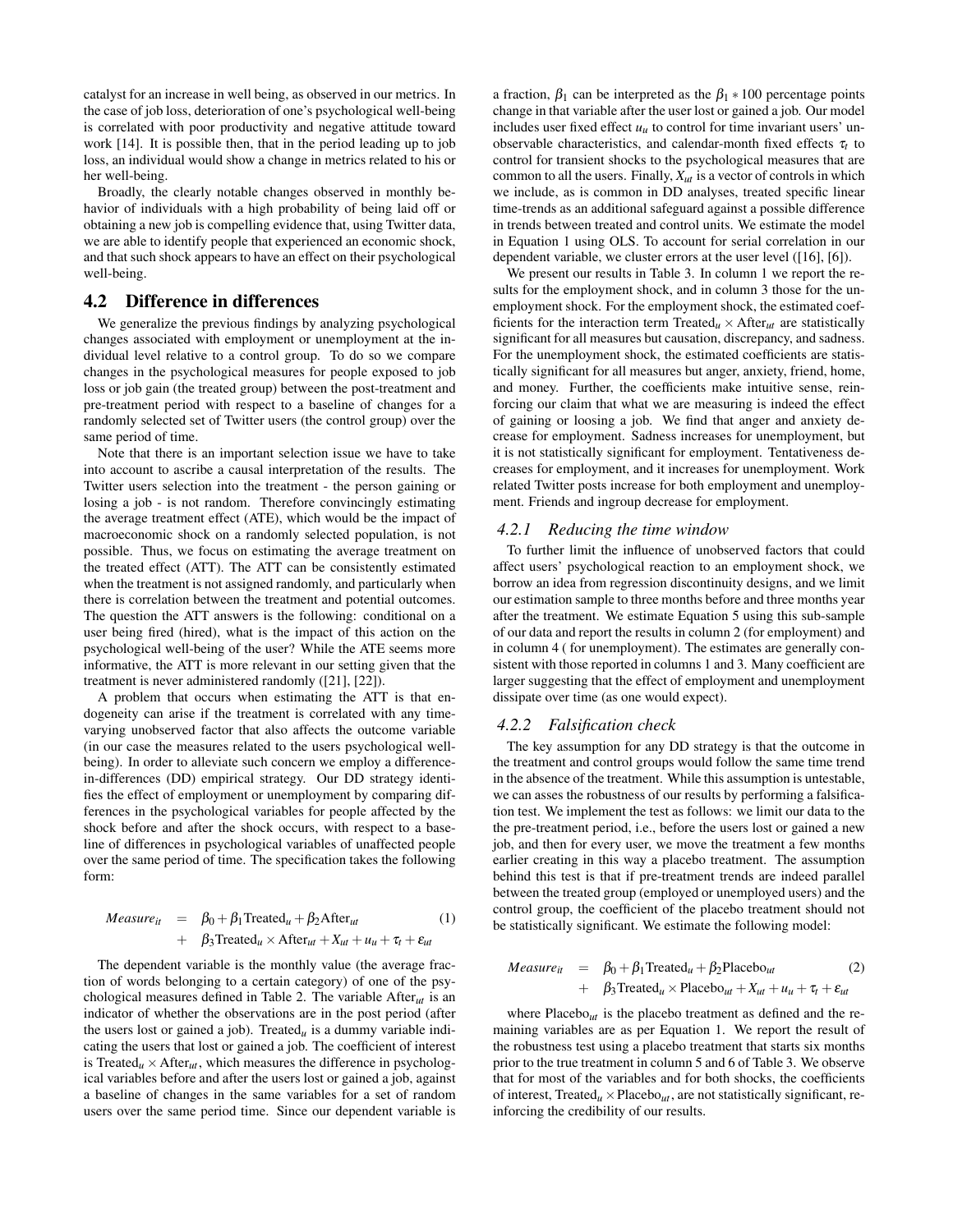

Figure 1: Comparing users' psychological variables before and after the economic shock.

#### *4.2.3 Magnitude of the coefficients*

For a sense of the magnitude of the effects observed, we can align our estimates with the mean of the psychological variables reported in Table 2. For example the mean of anxiety for job gainers is 0.0028 and the effect we observe -0.0000473 (column 1 of Table 1). Then, the decrease in anxiety with respect to the mean corresponds to about 1.7% ((.0000473/.0028) ∗ 100). This effect reaches 2.3% during the first three months. Similarly, achievement for job losers increases by about  $2.4\%$  ((0.000321/0.0135)  $*100$  with respect to its mean. This effect grows up to 9% when we look at the 3 months period. Sadness, increases for job losers by about 14% (39% if we look at the three months period).

# 5. IMPACT OF PSYCHOLOGICAL STATE ON FUTURE UNEMPLOYMENT

The previous section established the impact of job loss and gain on the psychological state of those affected. Thus a macro-scale phenomenon like unemployment exhibits micro-scale effects in the form of changes to the psychological state of individuals. We turn now to the reverse: how these micro-scale psychological states can predict the national unemployment rate.



Figure 2: Users distributions for employment, unemployment and random user.

# 5.1 Data

We limit our data sample to tweets posted after the year 2011. This was necessary given the small number of tweets in the earlier years of twitter, with only hundreds of observations in 2010 and 2011, compared to the many thousands of observations in later years (see Figure 2). Further, within each user we consider only data from the time of the (un)employment shock onward. This isolates the effect on future unemployment of the psychological effects caused by the initial shock. Therefore, in our predictions we use the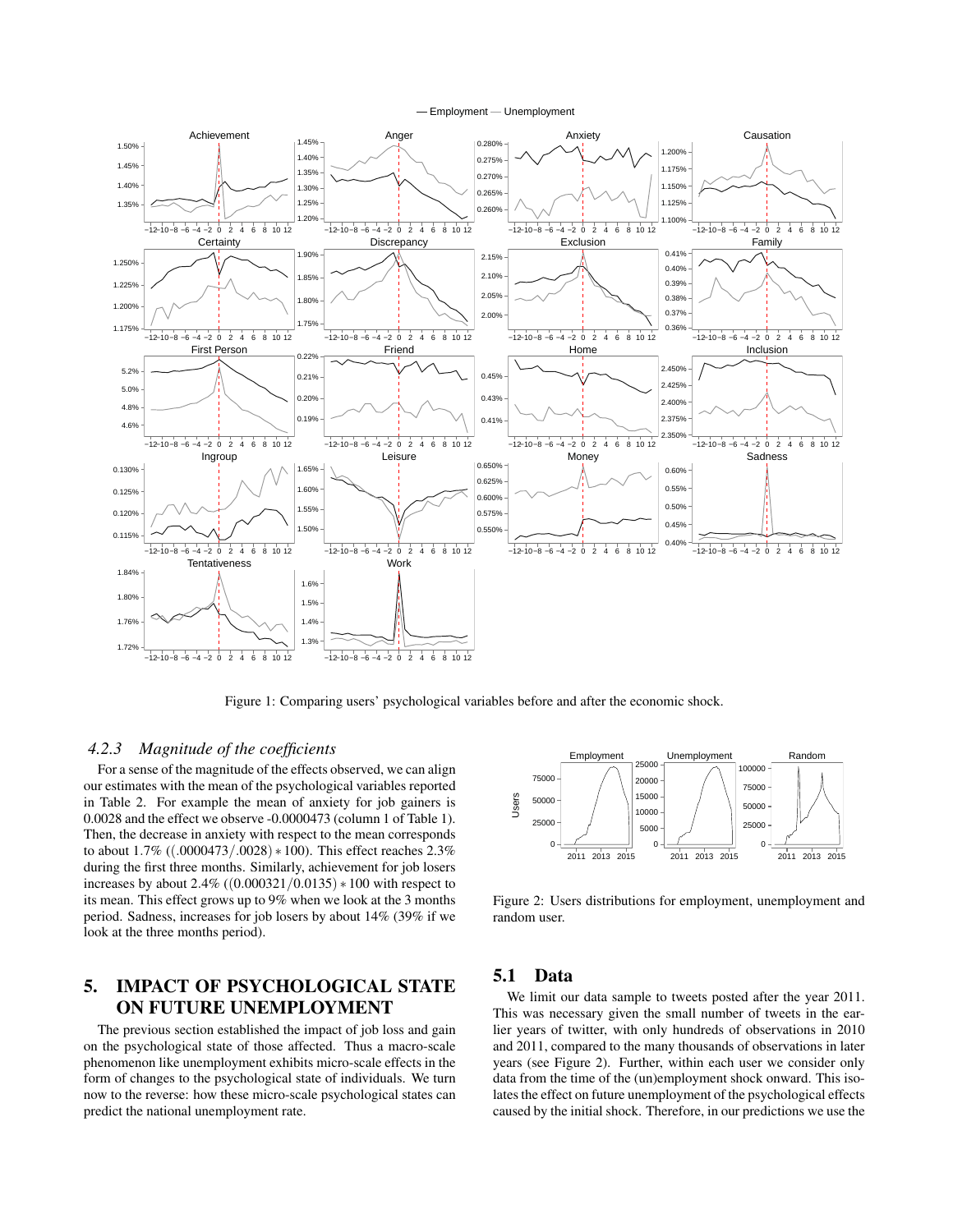|                     | (1)             | (2)                 | (3)            | (4)                   | (5)            | (6)            |
|---------------------|-----------------|---------------------|----------------|-----------------------|----------------|----------------|
|                     | Emp.            | Emp. $\pm$ 3 months | Unemp.         | Unemp. $\pm$ 3 months | Emp. Placebo   | Unemp. Placebo |
| Achievement         | $0.000347***$   | $0.000422***$       | $0.000321***$  | $0.00122***$          | $-0.0000197$   | $-0.000164**$  |
|                     | (14.68)         | (10.45)             | (7.39)         | (18.55)               | $(-0.50)$      | $(-2.08)$      |
| Anger               | $-0.000152***$  | $-0.000224***$      | 0.0000265      | 0.0000866             | 0.000000389    | $-0.000110$    |
|                     | $(-6.75)$       | $(-5.48)$           | (0.59)         | (1.49)                | (0.01)         | $(-1.52)$      |
| Anxiety             | $-0.0000473***$ | $-0.0000648***$     | 0.0000243      | $0.0000476**$         | $-0.0000163$   | $-0.00000300$  |
|                     | $(-5.30)$       | $(-4.37)$           | (1.60)         | (2.18)                | $(-1.04)$      | $(-0.11)$      |
| Causation           | 0.0000222       | $-0.00000300$       | $0.000134***$  | $0.000257***$         | $-0.000000822$ | $-0.0000463$   |
|                     | (1.28)          | $(-0.11)$           | (4.23)         | (5.48)                | $(-0.03)$      | $(-0.83)$      |
| Certainty           | $-0.0000744***$ | $-0.0000958***$     | $0.0000823**$  | 0.0000692             | $-0.0000584*$  | $-0.0000422$   |
|                     | $(-4.06)$       | $(-2.86)$           | (2.50)         | (1.48)                | $(-1.81)$      | $(-0.66)$      |
| Discrepancy         | $-0.0000314$    | $-0.000116***$      | $0.000192***$  | $0.000502***$         | $-0.000110***$ | $-0.0000548$   |
|                     | $(-1.44)$       | $(-3.42)$           | (4.79)         | (8.74)                | $(-2.98)$      | $(-0.80)$      |
| Exclusion           | $0.000116***$   | $0.000176***$       | $0.000350***$  | $0.000748***$         | $-0.000119***$ | $-0.0000327$   |
|                     | (5.08)          | (4.94)              | (8.25)         | (12.49)               | $(-3.20)$      | $(-0.46)$      |
| Family              | $-0.0000100$    | $-0.0000539***$     | 0.0000877***   | $0.000109***$         | $-0.0000352*$  | $-0.0000522$   |
|                     | $(-0.84)$       | $(-3.18)$           | (4.25)         | (3.62)                | $(-1.88)$      | $(-1.44)$      |
| <b>First Person</b> | $0.000768***$   | 0.000891***         | $0.00123***$   | $0.00275***$          | $-0.0000960$   | $-0.000146$    |
|                     | (20.31)         | (15.07)             | (17.40)        | (28.03)               | $(-1.59)$      | $(-1.32)$      |
| Friend              | $-0.0000239***$ | $-0.0000486***$     | $-0.00000569$  | 0.0000107             | $-0.00000170$  | 0.0000124      |
|                     | $(-2.69)$       | $(-4.07)$           | $(-0.38)$      | (0.48)                | $(-0.12)$      | (0.50)         |
| Home                | $0.0000380***$  | $-0.0000218$        | $-0.00000990$  | $-0.0000365$          | $-0.000000786$ | $0.0000990***$ |
|                     | (3.05)          | $(-1.27)$           | $(-0.44)$      | $(-0.98)$             | $(-0.04)$      | (2.68)         |
| Inclusion           | $0.0000509**$   | 0.0000459           | $0.000133***$  | $0.000161**$          | 0.0000178      | $-0.0000705$   |
|                     | (2.03)          | (1.21)              | (2.91)         | (2.45)                | (0.42)         | $(-0.89)$      |
| Ingroup             | $-0.0000135**$  | $-0.0000263***$     | 0.00000484     | 0.00000458            | $-0.00000302$  | 0.00000524     |
|                     | $(-2.06)$       | $(-3.04)$           | (0.41)         | (0.28)                | $(-0.26)$      | (0.25)         |
| Leisure             | $-0.000260***$  | $-0.000413***$      | $-0.000279***$ | $-0.000521***$        | 0.0000697      | 0.0000589      |
|                     | $(-9.91)$       | $(-10.74)$          | $(-5.82)$      | $(-8.09)$             | (1.57)         | (0.72)         |
| Money               | $0.000150***$   | 0.000198***         | 0.0000467      | $0.000213***$         | 0.0000146      | $-0.0000625$   |
|                     | (9.65)          | (8.87)              | (1.51)         | (4.79)                | (0.58)         | $(-1.27)$      |
| Sadness             | $-0.0000164$    | $-0.0000299$        | $0.000629***$  | $0.00169***$          | $-0.00000831$  | 0.0000271      |
|                     | $(-1.31)$       | $(-1.13)$           | (22.81)        | (36.07)               | $(-0.34)$      | (0.69)         |
| Tentativeness       | $-0.0000676***$ | $-0.0000144$        | $0.000259***$  | $0.000621***$         | $-0.0000701*$  | 0.0000411      |
|                     | $(-3.11)$       | $(-0.41)$           | (6.45)         | (10.63)               | $(-1.93)$      | (0.60)         |
| Work                | $0.00136***$    | $0.00243***$        | $0.000618***$  | $0.00191***$          | $-0.0000313$   | $-0.000231***$ |
|                     | (49.17)         | (56.67)             | (12.97)        | (27.61)               | $(-0.78)$      | $(-2.81)$      |
| $\mathbf N$         | 5020793         | 3346746             | 3080526        | 2610938               | 3653171        | 2689547        |

Table 3: Difference in differences: the effect of economic shocks on users' psychological variables

*Note:* All models include user and time fixed effects, and treatment specific linear time trends. Cluster robust t-statistics (at the user level) are shown in parentheses.

*Significance levels:* \* p<0.1, \*\* p<0.05, \*\*\* p<0.01.

users' tweet history starting from the month just after the economic shock, and up to one year after such date.

#### 5.2 Variable selection

We used stepwise regression for variable selection. Stepwise regression is a semi-automated process of building a statistical model by successively adding or removing variables based only on the tstatistics of their estimated coefficients. Such an approach is especially useful for going through a large number of potential independent variables in order to fine-tune a model by excluding those variables that do not add much explanatory power. We run the stepwise regression on the model described in Equation 3, starting with the full model, i.e., the model that includes all the measures as per Table 2. The process then proceeds backward, removing one variable at a time, depending on the parameters specified by the user. In our case we set the significance level for removal from the model to be *p*−*value* > 0.05. We repeated the stepwise regression for the three dataset samples: employed, unemployed and random users. The output of the stepwise regression is reported in Table 4. In column 1 we show the results for the unemployed sample. The process selected eight variables: achievement, family, home, inclusion, sadness, and tentativeness. In column 2 we report the output for the employed sample. In this case the generated model includes six variables: achievement, family, home, inclusion, tentativeness, and work. Finally, in column 3 we present the model for the random sample which includes 11 variables: achievement, anxiety, certainty, family, first person pronouns, inclusion, ingroup, leisure, money, sadness, tentativeness, and work.

# 5.3 Model

We use the selected features to build a model to predict country level monthly unemployment trends. First we create an aggregate version of our data, where for every sample (employment, unemployment and random) and every measure (see Table 2) we create a monthly average over all the users. After aggregating the metrics at the monthly level, we assess their power in predicting the U.S. unemployment rate by regressing monthly unemployment rates on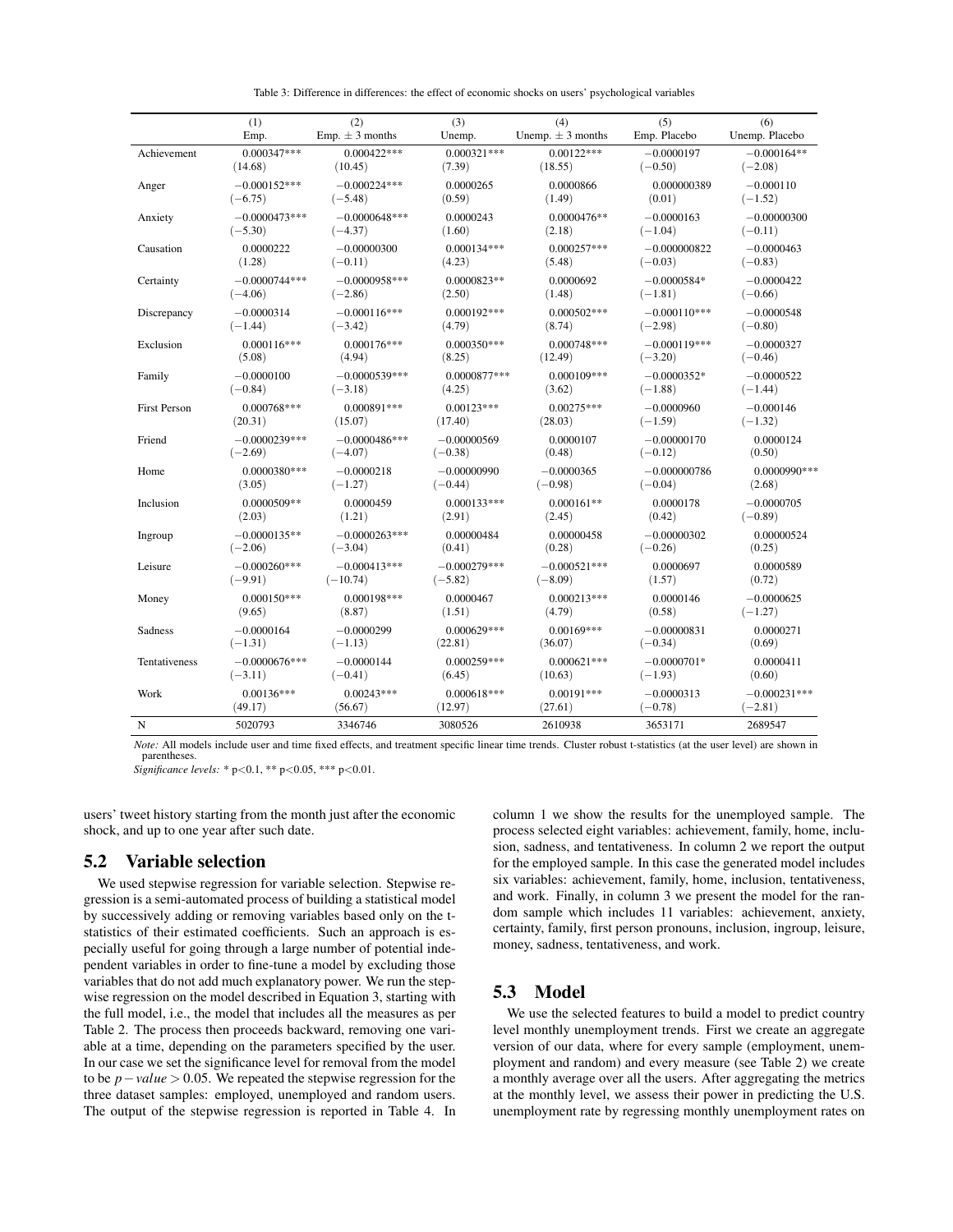Table 4: Stepwise regression

|                    | (1)<br>Unemployment | (2)            | (3)<br>Random |
|--------------------|---------------------|----------------|---------------|
|                    |                     | Employment     |               |
| Achievement        | 600.835***          | 350.611**      | 348.951***    |
|                    | (8.16)              | (2.35)         | (3.92)        |
| Anxiety            |                     |                | $-1169.309**$ |
|                    |                     |                | $(-2.72)$     |
| Certain            |                     | $-1038.535***$ | $-586.785***$ |
|                    |                     | $(-5.50)$      | $(-3.58)$     |
| Family             | 1086.756***         | 846.562***     | 364.399**     |
|                    | (5.71)              | (6.42)         | (2.18)        |
| First person pron. |                     |                | 264.897***    |
|                    |                     |                | (9.76)        |
| Home               | 1386.581***         | 1250.563***    |               |
|                    | (6.96)              | (3.51)         |               |
| Inclusion          | $-1185.369***$      | $-1096.914***$ | $-306.114***$ |
|                    | $(-5.28)$           | $(-5.62)$      | $(-2.89)$     |
| Ingroup            |                     |                | 1312.405***   |
|                    |                     |                | (2.92)        |
| Leisure            |                     |                | 379.556***    |
|                    |                     |                | (5.43)        |
| Money              |                     |                | $-683.149***$ |
|                    |                     |                | $(-3.00)$     |
| Sadness            | $-950.447**$        |                | $-593.855**$  |
|                    | $(-2.60)$           |                | $(-2.65)$     |
| Tentativeness      | 1037.967***         | 1224.703***    | 644.435***    |
|                    | (8.25)              | (9.13)         | (3.97)        |
| Work               |                     | $-173.750***$  |               |
|                    |                     | $(-3.94)$      |               |
| N                  | 39                  | 39             | 39            |
| $R^2$              | 0.91                | 0.94           | 0.95          |

*Note:* All the models contains observations form January 2012 up to March 2015. Model 1 and 2 include the observations after the users are exposed to either job loss or job gain. Cluster robust t-statistics are shown in parentheses.

*Significance levels:* \* p<0.1, \*\* p<0.05, \*\*\* p<0.01.

the selected psychological variables from the previous months. The model we estimate is as follows:

$$
Urate_t = \beta_0 + \beta_1 Measures_{t-1} + \varepsilon_t
$$
 (3)

Where *Uratet* is the official U.S. unemployment rate at month *t* and *Measurest*−<sup>1</sup> is a vector containing a subset of the psychological variables defined in Table 2, and lagged by one month. To perform the prediction for the month t+1 we estimate Equation 3 using the set of monthly observations from the period  $[t-24, t-1]$ , that is, we use the previous 23 month of our observed psychological variables. Then, we feed the estimated model with the measures at time *t* to predict the unemployment rate at time  $t + 1$ . We then shift our 23 months window and repeat the process. Our earliest prediction is for the unemployment rate of January 2014, while our latest for April 2015. Therefore, the dataset of monthly psychological variables used for the predictions spans a period of 39 months, from January 2012 to March 2015. Finally, to deal with heteroscedasticity, we estimate robust standard errors ([23], [39]).

### 5.4 Comparison models

To evaluate the ability of our predictive model, we compare it with a variety of alternative models.

First we compare it to an autoregressive model:

$$
Urate_t = \beta_0 + \beta_1 Urate_{t-1} + \varepsilon_t \tag{4}
$$

Where the dependent variable is the U.S. unemployment rate, and the independent variable *Uratet*−<sup>1</sup> is the one month lagged U.S. unemployment rate. Given the strong serial correlation between consecutive unemployment rates, this model can be considered the baseline to beat.

Second, we compare our approach to a model similar to the one used in [2]. In [2] the authors predict labor market conditions by looking at mentions of certain key terms on Twitter and creating aggregate counts of those candidate tweets at a monthly level. These counts are then used to predict U.S. unemployment rates. In a similar fashion we use the counts of our initial set of (un)employment tweets (containing the text "got a new job", "started a new job" for the employment sample, and "I got laid off" or "I lost my job" for the unemployment sample). We use these counts to predict the unemployment rate using Equation 3, but substituting the variable Measures<sub> $t-1$ </sub> for Counts<sub> $t-1$ </sub>, i.e., the variable representing the raw tweet counts.

Third, for each of our three user datasets (unemployment, employment, random), we predict the unemployment rate using their respective sets of psychological variables as determined by the output of the stepwise regressions reported in Table 4. This last comparison is particularly important because it will allow us to understand how much improvement (in the predictions) one can get by selecting a certain type of users (in our case job losers and job gainers) rather than a random sample of the Twitter users.

#### 5.5 Results

We report the prediction root mean square error (RMSE) of our models in Table 5. In the first row, we report the results obtained with the autoregressive model (our baseline). The RMSE obtained is 0.40. Next we report the results using the (un)employment tweet counts (rows 2-5). Rows 2 and 3 show RMSEs for these models based on the data starting in 2012. The errors are 0.86 for the employment dataset and 0.83 for the unemployment dataset. As noted above, because the tweet counts are very low in early years (see Figure 2), we also report (in rows 4 and 5) the prediction errors using data starting in January 2013. As expected, the RMSE for employed improves by about 25%, from 0.86 to 0.64, while the results for the unemployed sample improve by about 49%, from 0.83 to 0.42, getting close to the baseline of 0.4 obtained with the autoregressive model. In the last three rows we report the results of the models that use the psychological variables extracted from the Twitter timelines of our three population samples. In column 1 we use the subset of variables obtained from the output of the stepwise regression using the job losers (column 1 of Table 4); in column 2 we use the subset obtained using the job gainers, and in column 3 the output obtained using the random users. We observe that the RMSEs reported for these models are lower than both the autoregressive and raw (un)employment count models. The worst of these models (unemployment dataset and specification 2) outperforms the autoregressive model by 7.5% Further, the employment sample outperforms the other samples in all three specifications, with the lowest RMSE being 0.21 in specification 2 (a 47.5% improvement over the autoregressive model and 50% over the best raw counts model). In Figure 3 we show the official unemployment rate and our best prediction.

A final observation is in regards to the results obtained with the random user sample. Contrary to our expectation, we observed fairly low prediction errors from models using this sample. They always outperform the autoregressive model, and they are comparable to those obtained with the unemployment sample. This suggests that while data from a targeted selection of users (e.g. job gainers) generally leads to better performance, the average population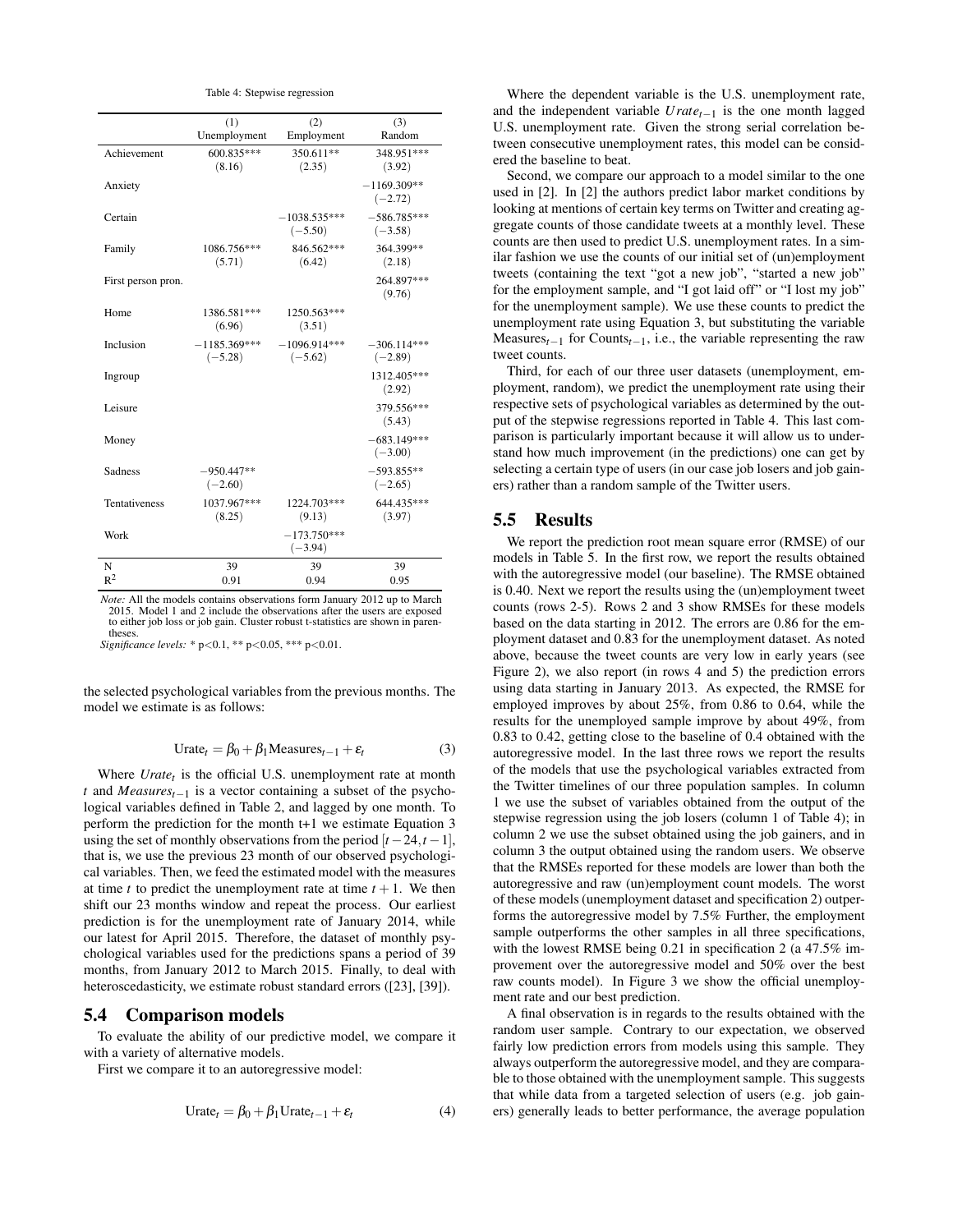sentiment has enough signal to produce worthwhile results. Note that this has also been discovered in [38], where call detail record (CDR) covering approximately 10M randomly selected subscribers in an European country have been used to augment the prediction of general levels of unemployment.



Figure 3: Official unemployment rate and its prediction with 95% confidence intervals obtained with the employed dataset and specification 2.

|                              | Spec. 1 | Spec. 2 | Spec. 3 |
|------------------------------|---------|---------|---------|
| Autoregressive               | 0.40    | 0.40    | 0.40    |
| Raw counts                   |         |         |         |
| Employed                     | 0.86    | 0.86    | 0.86    |
| Unemployed                   | 0.83    | 0.83    | 0.83    |
| Employed ( $year > 2012$ )   | 0.64    | 0.64    | 0.64    |
| Unemployed ( $year > 2012$ ) | 0.42    | 0.42    | 0.42    |
| <b>Behavioral</b>            |         |         |         |
| Unemployment                 | 0.33    | 0.37    | 0.35    |
| Employment                   | 0.27    | 0.21    | 0.29    |
| Random                       | 0.33    | 0.36    | 0.36    |
|                              |         |         |         |

Table 5: Predictions error (RMSE) using different combinations of datasets and metrics: 1) Specification 1: psychological variables obtained by running a stepwise regression on the the measures of users that lost a job 2) Specification 2: psychological variables obtained by running a stepwise regression on the the measures of users that gained a new job 3) Specification 3: psychological variables obtained by running a stepwise regression on the the measures of the random users

# 6. DISCUSSION

# 6.1 Impact on and of psychological states

The primary goal of this work is to show that incorporating psychological state changes in individuals resulting from a job loss or gain event can lead to better prediction of future macro-scale unemployment. Although it is intuitive that psychological state variables like anxiety would impact an unemployed person's ability to obtain a job, quantifying this relationship has been difficult. This is, at least in part, because the psychological state variables are at individual scale, while unemployment is at population scale. With our data, we obtain not only a large sample of people, but also a very detailed, long-running record of their psychological state. Models using all three of our population samples outperformed baseline models for predicting future unemployment rates. This shows that these rich psychological state data streams carry information about future unemployment over and above recent histories of the number of people unemployed. Thus we hope these results help demonstrate that we can now measure a "micro-foundation" of something as macroeconomic as the unemployment rate.

This interplay between individual psychology and population scale unemployment starts with a first step, the initial impact of job loss or gain. This has been documented but not at this scale. Our difference in differences results in particular (Table 3) help us understand how people react to unemployment. Some results are expected, like increases in tentativeness, which is logical given the sudden removal of a job, which provides consistency in daily routine as well as financial stability. Others such as the decrease in focus on leisure after losing a job are a bit paradoxical, but sensible in retrospect. In this case, people who have lost a job may not feel they can afford to focus on leisure when they lack the resources to do so that a job provides. Generally these findings align with existing literature (e.g., [30]) and are able to be collected at a much greater study population scale and finer temporal granularity.

#### 6.2 Population effects and the random sample

As mentioned in Section 5.5, the data from randomly selected users shows some predictive power for unemployment. We attribute this effect to the *level* of employment being an economy wide phenomenon that affects the general population. As a quick exploration, though certainly this warrants much deeper analysis, we relate the population average time series of our tentativeness signal from the random sample of users to a statistic called "Jobs Hard to Get", measured by the Conference Board in their popular consumer confidence survey. We selected tentativeness based on the notion that if the prospect of finding employment is uncertain, a general feeling of tentativeness may permeate other areas of life. We find that the correlation of tentativeness to "Jobs Hard to Get" is 0.23 on a level basis and 0.19 for the first differences, suggesting that even our randomly selected users exhibit psychological effects related to the macroeconomy.

We also note that despite the bias of selecting from the Twitter user population, who are not a truly random sample of the U.S. population (e.g., Twitter users are known to skew toward urban geographies [20]), at 250,000 our set of randomly selected people is large and thus has a better chance of capturing large scale population effects. Again, deeper exploration of the effect of the economy on the population "psyche" is an area for future work. For instance, these psychological impacts of the economy may have secondary, mediating effect on related domains of life such as engagement in risky behavior or the divorce rate.

#### 6.3 Better measurement for monetary policy

An implication of this paper is that the Federal Reserve may benefit from taking into account these psychological effects when setting monetary policy. One simple way to describe U.S. monetary policy is to treat it as a strict output gap or unemployment versus inflation trade-off [41], commonly called the Taylor rule, specified in Equations 5 and 6:

$$
R(t) = 2 + i(t) + 0.5 * [I(t) - 2\%] + 0.5 * Y(t)
$$
 (5)

$$
Y(t) = 2.3 * [5.6\% - U(t)] \tag{6}
$$

Here  $R(t)$  is the federal funds rate,  $I(t)$  is the percent change in the headline Personal Consumption Expenditure (PCE) price index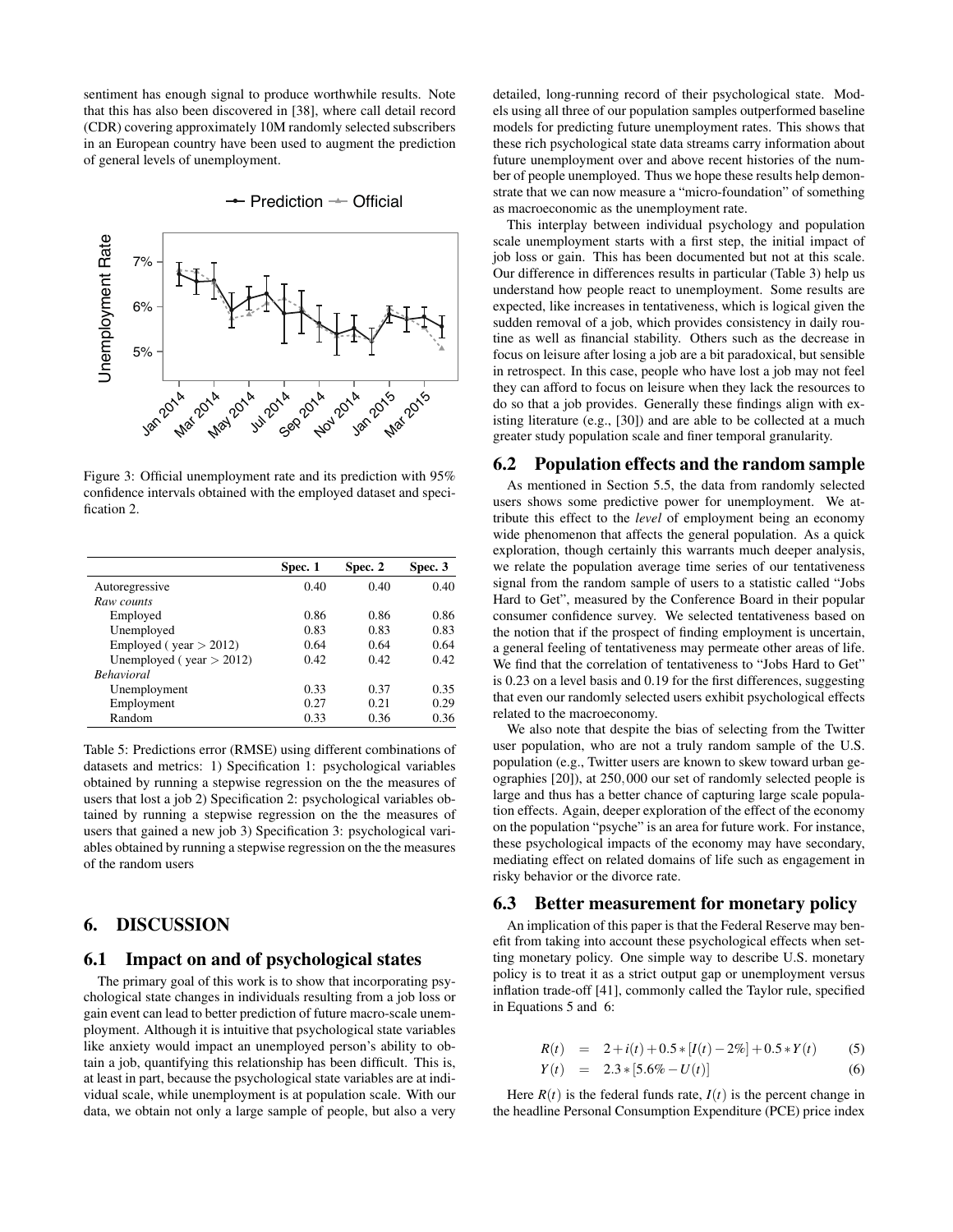from four quarters earlier, and  $Y(t)$  is the output gap. The output gap is computed using Okun's law specified in Equation 5.

We recognize that the relationships between the specified macroeconomic variables is complex and that the Federal Reserve does not only rely on this simple rule, but it serves as a useful benchmark. In this framework, regardless of the starting point, everything else being equal, for a 2% decrease in unemployment rate, the policy response would be to increase the interest rate by roughly 2.3%. However, the effect of unemployment changing from say 12% to 10% may be different than unemployment changing from 5% to 3% because of the psychological effects described here. That is, given the impact of individual psychology on future unemployment that would affect a larger section of the workforce when it is 12%, as well as the higher overall population effect as suggested by the random sample results, optimal monetary policy responses may be quite different than when the unemployment rate is 5% and affects a smaller section of the workforce. This could happen if there were a nonlinearity or a "tipping point" in the psychological impact of unemployment such that rates above a certain percent have far greater consequences for the economy going forward than do lower rates.

### 6.4 Limitations

Generally, a lexicon-driven approach for emotion detection has limitations. First, our methodology utilizes written words that may not truly reflect the psychological state of the individual if, for example, the person is intentionally presenting themselves to a public audience. Second, the approach does not take into account negation that could be used in conjunction affective words (e.g., "not happy"). Finally, the data stream for any given person only contains snapshots of their lives they chose to post to Twitter. In our context, we argue that while these limitations may add noise to the data, they do not invalidate the findings because we consider posts of a particular person over a long time period (two years), and given the large numbers of tweets, we thus observe reasonably accurate psychological reflections of the users. We again note that a similar approach has been used a number of prior works (e.g., [15]).

In terms of implementation of our model, while we were fortunate to have an agreement with Twitter, we acknowledge that this is not the general case. Further there are privacy concerns that must be addressed when using sensitive information such as social media data. With the potential to use such data at very fine granularity, both in space and in time, privacy and security problems can arise. Anonymization techniques and data aggregation can be used to protect the users' privacy, but many researchers have shown that re-identification attacks are a potential threat ([31], [37]). We stress that we used only data from public Twitter timelines and that we always aggregated over large numbers of people and thus never identified or used data or content from any individual user.

Finally, the data collection is conditioned on who accesses and uses Twitter, introducing potential biases due to self-selection or sorting. If policy decisions are based solely on data derived from social media, the segment of the population that cannot access these applications may be underserved.

### 6.5 Advantages of using social media over traditional techniques

Despite these limitations, the use of social media data to predict economic effects and metrics have many advantages over traditional techniques. First the cost of collecting such data can be lower than the cost of running population surveys. Second, social media data can be collected at much finer granularity, both spatial (e.g., at ZIP code or neighborhood level) and in time (e.g., daily

instead of monthly). Third, the ability to predict economic measures weeks or months faster than traditional methods is extremely valuable for policy and decision makers both in private and public institutions. Finally, the fact that we can observe and measure the effect of economic shocks at the individual level and at an unprecedented scale, can enable economists to develop new empirical approaches and statistical methods to study the macroeconomy and the microeconomy and how they are connected.

# 7. CONCLUSIONS

In this paper we showed how large scale social media data can help predict important economic outcomes such as the unemployment rate. We started by showing the connection between users' psychological well-being and the economic shock of job loss or job gain. We then demonstrated that social media can capture and track changes in these variables over time. Finally, we leveraged the relationship between changes in users' psychological state and macroeconomic shocks to propose a model capable of predicting levels of U.S. unemployment better than baseline models.

Broadly our hope is that web-scale data, such as from social media, will help improve estimates of the current state of the economy. Given that these data are available in real time and at a more granular level, one improvement is faster and finer estimates. The quantity and richness of these data can change the way economists analyze and study the macro economy, and the statistical tools they employ. We do not argue that web and social media data should replace economic theories, but that they can augment standard methods, and we look forward to seeing how the integration of web data and economic analysis will be realized.

# 8. REFERENCES

- [1] G. A. Akerlof and J. L. Yellen. The fair wage-effort hypothesis and unemployment. *The Quarterly Journal of Economics*, pages 255–283, 1990.
- [2] D. Antenucci, M. Cafarella, M. Levenstein, C. Ré, and M. D. Shapiro. Using social media to measure labor market flows. Technical report, National Bureau of Economic Research, 2014.
- [3] B. E. Ashforth. Role transitions in organizational life: An identity-based perspective. mahwah, nj: Lawrence erlbaum associates. 2001.
- [4] R. J. Barro and J.-W. Lee. Losers and winners in economic growth. Technical report, National Bureau of Economic Research, 1993.
- [5] D. Belle and H. Bullock. The psychological consequences of unemployment. *SPSSI-Society for the Psychological Study of Social Issues*, 2011.
- [6] M. Bertrand, E. Duflo, and S. Mullainathan. How much should we trust differences-in-differences estimates? Technical report, National Bureau of Economic Research, 2002.
- [7] N. Branden. The psychology of self-esteem: a new concept of man's psychology. 1969.
- [8] J. W. Brehm. A theory of psychological reactance. 1966.
- [9] C. C. Brown, C. Gilroy, and A. I. Kohen. The effect of the minimum wage on employment and unemployment: a survey, 1982.
- [10] M. C. Burda, D. S. Hamermesh, and J. Stewart. Cyclical variation in labor hours and productivity using the atus. Technical report, National Bureau of Economic Research, 2012.